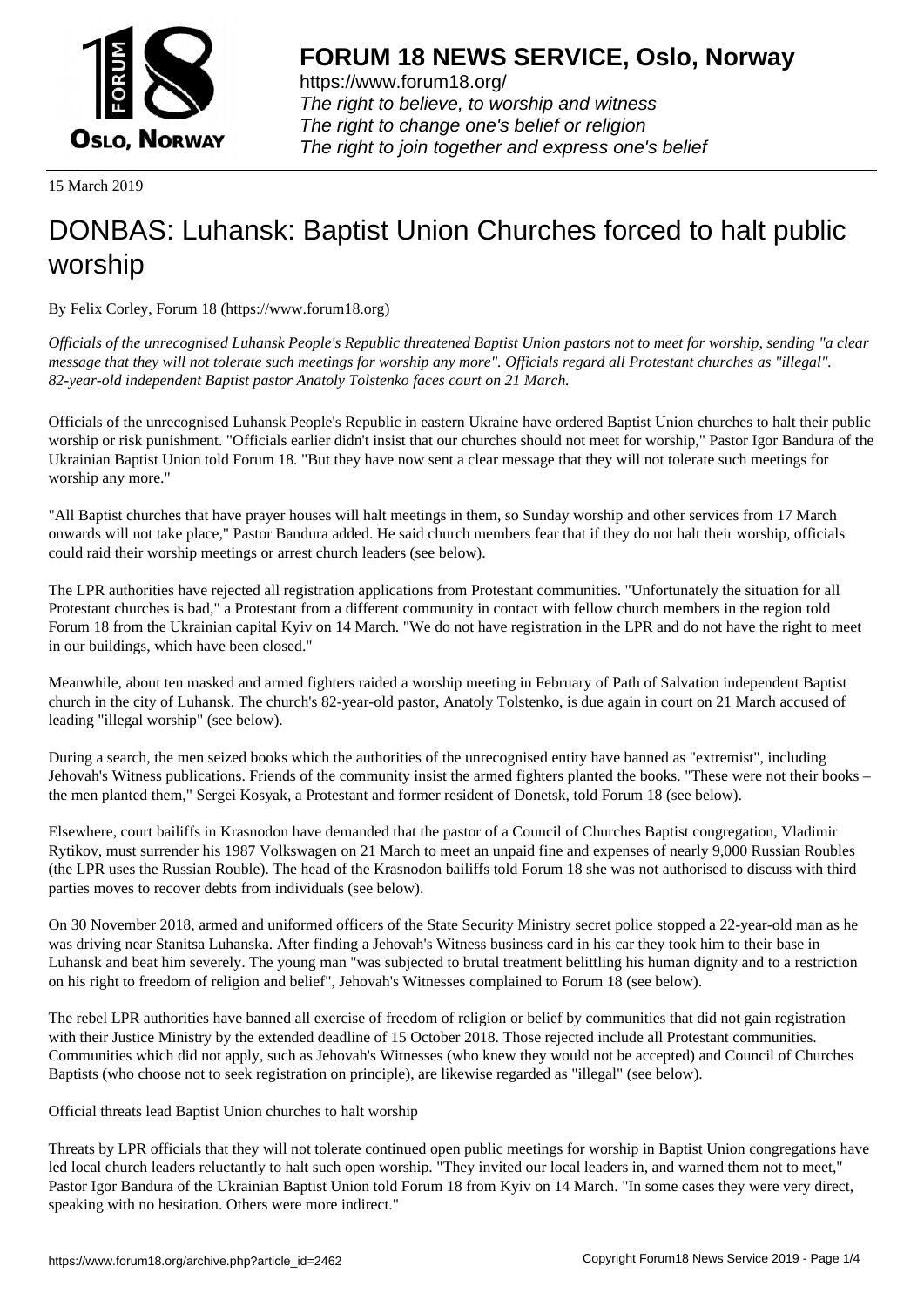Church members fear that if they hold public worship, they will risk raids and possible arrest or other punishment.

Most of the 48 Baptist Union congregations have a recognised prayer house, Pastor Bandura added. He said their Sunday worship meetings on 10 March were the last public services. "All Baptist churches that have prayer houses will halt meetings in them, so Sunday worship and other services from 17 March onwards will not take place."

Pastor Bandura said local church members believe they are under surveillance and that their phone calls are listened in to. They have warned pastors in Ukrainian government controlled territory that if they try to visit the region they risk being arrested. Some local pastors have already left the region.

In July 2018, the LPR State Security Ministry announced that it had banned the "destructive activity of the extremist religious organisation the All-Ukrainian Union of Evangelical Christian/Baptist Churches". The Ministry claimed that the Baptist Union "with its headquarters in Kyiv" had refused to submit to compulsory state registration locally. (http://www.forum18.org/archive.php?article\_id=2401)

Luhansk: Raid on worship, prosecution of 82-year-old pastor

About ten masked and armed fighters raided a worship meeting in February of Path of Salvation independent Baptist church in the city of Luhansk. The intruders searched the premises, claiming to find "banned" literature, including Jehovah's Witness publications and a translation of the book "Hitler's Cross" by American Protestant pastor Erwin Lutzer, which examined the way churches stayed silent in Nazi Germany.

"These were not their books – the men planted them," Sergei Kosyak, a Protestant and former resident of Donetsk, told Forum 18 on 13 March.

The intruders drew up records of an "offence" of conducting "illegal worship" against the pastor, 82-year-old Anatoly Tolstenko, and two church members.

A case against Pastor Tolstenko was sent to a Luhansk court. It was due to be heard on 5 March, but postponed to 12 March. The case is now due to be heard on 21 March, Kosyak told Forum 18.

An official of the Religious Organisations and Spirituality Department of the Culture, Sport and Youth Ministry in Luhansk, who did not give her name, refused to discuss with Forum 18 on 14 March why Pastor Tolstenko is facing punishment for exercising his right to freedom of religion or belief.

The rebel authorities brought Pastor Tolstenko to court earlier to punish him for exercising freedom of religion or belief. But on that occasion he won the case, Kosyak added.

Krasnodon: Seizing car for unpaid fine and fees

Court bailiffs in Krasnodon [official Ukrainian name Sorokyne] have demanded that Baptist Pastor Vladimir Rytikov must surrender his 1987 Volkswagen on 21 March to meet an unpaid fine and expenses of 8,985 Russian Roubles (the LPR uses the Russian Rouble).

Pastor Rytikov, who is 59, leads the Council of Churches Baptist congregation in the town of Krasnodon, just a few kilometres from the eastern border with Russia. Like all Council of Churches congregations it does not seek official registration.

Officials raided the church's regular Sunday meeting for worship in June 2018. Pastor Rytikov refused to pay a fine of 8,000 Russian Roubles (about five weeks' average wages for those in formal work) handed down on 11 July 2018 to punish him for leading an unapproved worship meeting. Krasnodon Town and District Court rejected Pastor Rytikov's appeal against the fine the following month. (http://www.forum18.org/archive.php?article\_id=2425)

On 27 September, court bailiffs opened proceedings to recover the money for the unpaid fine. On 18 October, they came to Pastor Rytikov's home in Krasnodon and summoned him to court that day. There, he told Judge Yuliya Kudrevatykh that he had no intention of paying the fine because he does not regard himself as guilty of any wrongdoing.

Judge Kudrevatykh found him guilty under Administrative Code Article 20.26, Part 1 of failing to pay the fine. She handed him an additional punishment of 20 hours' community service, according to the decision seen by Forum 18.

Pastor Rytikov appealed against this extra punishment to the LPR Supreme Court in Luhansk. On 14 November 2018, the court overturned the community service punishment. More than 50 fellow Baptists attended the hearing to support Pastor Rytikov, presenting him with flowers. However, the July 2018 fine remained in force.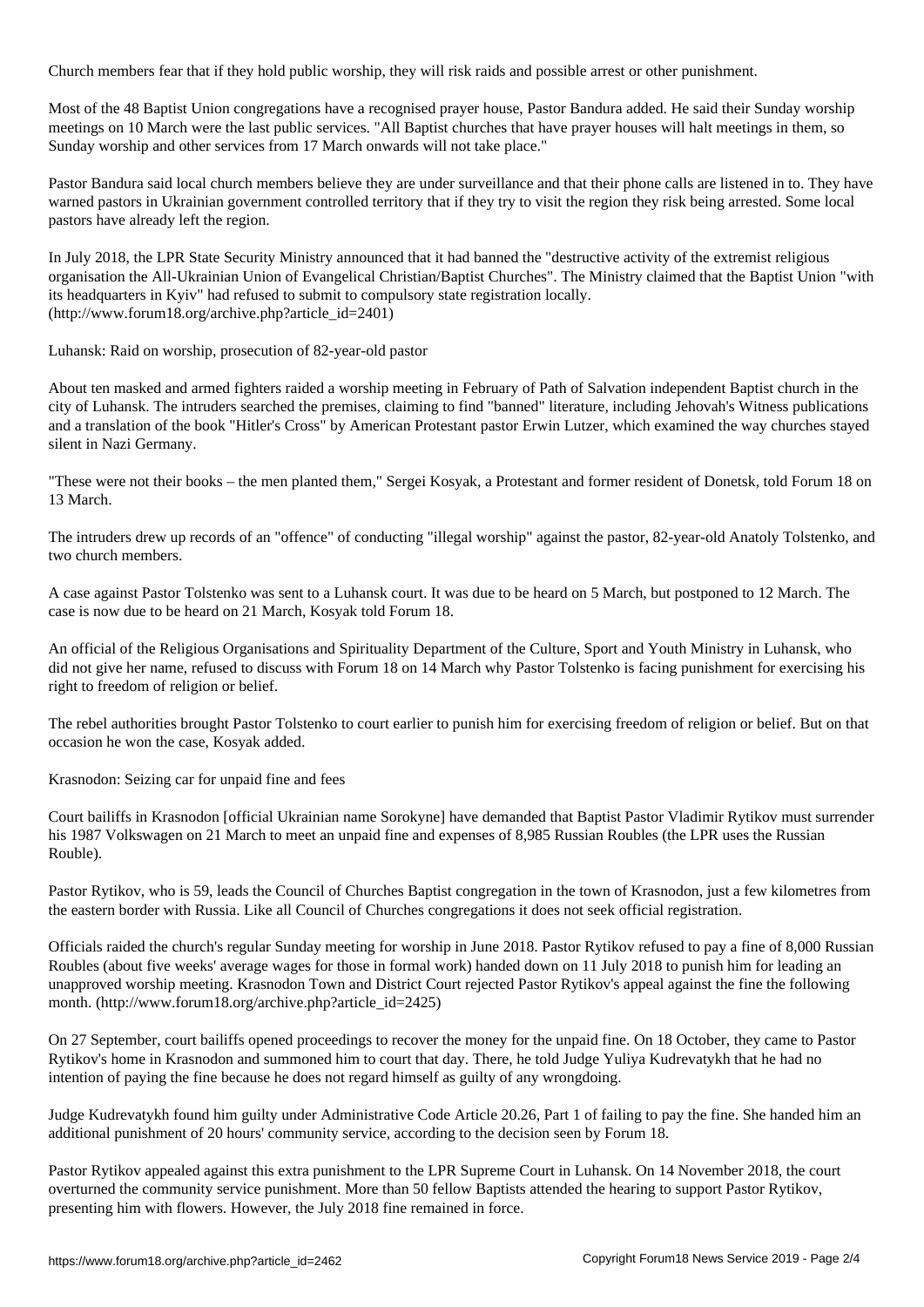On 9 November 2018, four court bailiffs had come to Pastor Rytikov's home, going through all the rooms, recording what property he had and taking photographs, Baptists told Forum 18. "We told them Jesus loves them, and sang the hymn 'The love of Christ is immeasurably great!'," Pastor Rytikov noted after the bailiffs had left.

Court bailiff Yuliya Getman, in a 28 February 2019 order (seen by Forum 18), said Pastor Rytikov owed 8,000 Russian Roubles from the unpaid fine, a bailiffs' fee of 800 Russian Roubles and expenses in recovering the money of 185 Russian Roubles. She put a restraining order on his car and ordered him not to dispose of any of his other property.

In a 4 March order, also seen by Forum 18, the head of the Krasnodon bailiffs, Natalya Komissarova, ordered Pastor Rytikov to present his car to bailiffs on the morning of 21 March. She warned him that failing to abide by this would constitute an administrative offence with fines of 1,000 to 3,000 Russian Roubles.

Komissarova told Forum 18 on 14 March she was not authorised to discuss with third parties moves to recover debts from individuals. Asked if it is right to seize property from individuals like Pastor Rytikov who have been punished for exercising freedom of religion or belief, Komissarova responded: "We are a law-bound state and we all have our duties. He had the chance to appeal against his fine."

Stanitsa Luhanska: Stopped, detained, beaten, threatened

On 30 November 2018, armed and uniformed men from the State Security Ministry stopped a 22-year-old man as he was driving near Stanitsa Luhanska after his return to LPR-controlled territory, Jehovah's Witnesses told Forum 18. They seized his mobile phone, searched his car and found a Jehovah's Witness business card. They told him Jehovah's Witnesses, their website, literature and preaching had all been banned since February 2018. They detained him and took him to Luhansk to the former building of the Ukrainian Security Service.

The officers made the young man wait two hours before beginning their interrogation. They handcuffed the young man and ban to beat him, apparently using a book. "During this the armed men tried to get information from him about Jehovah's Witnesses, as well as his involvement in this religion," Jehovah's Witnesses told Forum 18. Officers asked him where the communities meet, who the elders are and when he was baptised.

The officers then took the young man from office to office after pulling a hat over his eyes. While he was in a corridor, one man issued a command: "You can". Someone hit the young man in the solar plexus, Jehovah's Witnesses complained. The young man asked to be allowed to phone his wife, but one of the officers told him: "You've disappeared without trace."

After six hours of interrogation, the officers took him to his home to conduct a search, expecting to confiscate religious literature. They seized several books. He was then released. Officers threatened the young man and his wife with imprisonment if they follow their faith, Jehovah's Witnesses told Forum 18.

The young man "was subjected to brutal treatment belittling his human dignity and to a restriction on his right to freedom of religion and belief", Jehovah's Witnesses complained.

Who can still meet for worship?

Following the adoption of a local Religion Law in February 2018, all religious communities were required to re-register. Those that failed to do so would be deemed "illegal". (http://www.forum18.org/archive.php?article\_id=2425)

Following the re-registration deadline of 15 October 2018, the authorities regard many religious communities as illegal. All Baptist, Seventh-day Adventist and Pentecostal communities are among those denied re-registration. Even though no decision appears to have been adopted, officials have repeatedly said Jehovah's Witnesses have been banned since early 2018.

Colleagues of Andrei Litsoev, head of the Religious Organisations and Spirituality Department of the Culture, Sport and Youth Ministry in Luhansk, told Forum 18 on 14 March that he was not in the office. One official refused to discuss the problems many religious communities have faced gaining registration. "These are not our decisions," she insisted. She claimed "very many" religious communities have gained registration.

Officials at the Justice Ministry in Luhansk, which manages the registration process, referred Forum 18 on 15 March to Aleksandr Kirpa, who heads the section dealing with religious organisations. However, he categorically refused to give Forum 18 any information about the number of re-registered religious organisations, of what community they were, or why all Protestant communities that applied were rejected.

The Culture, Sport and Youth Ministry list of "religious organisations" on its website includes communities of only three faiths: the Russian Orthodox Church of the Moscow Patriarchate, one Jewish community (which was registered in mid-August 2018) and one